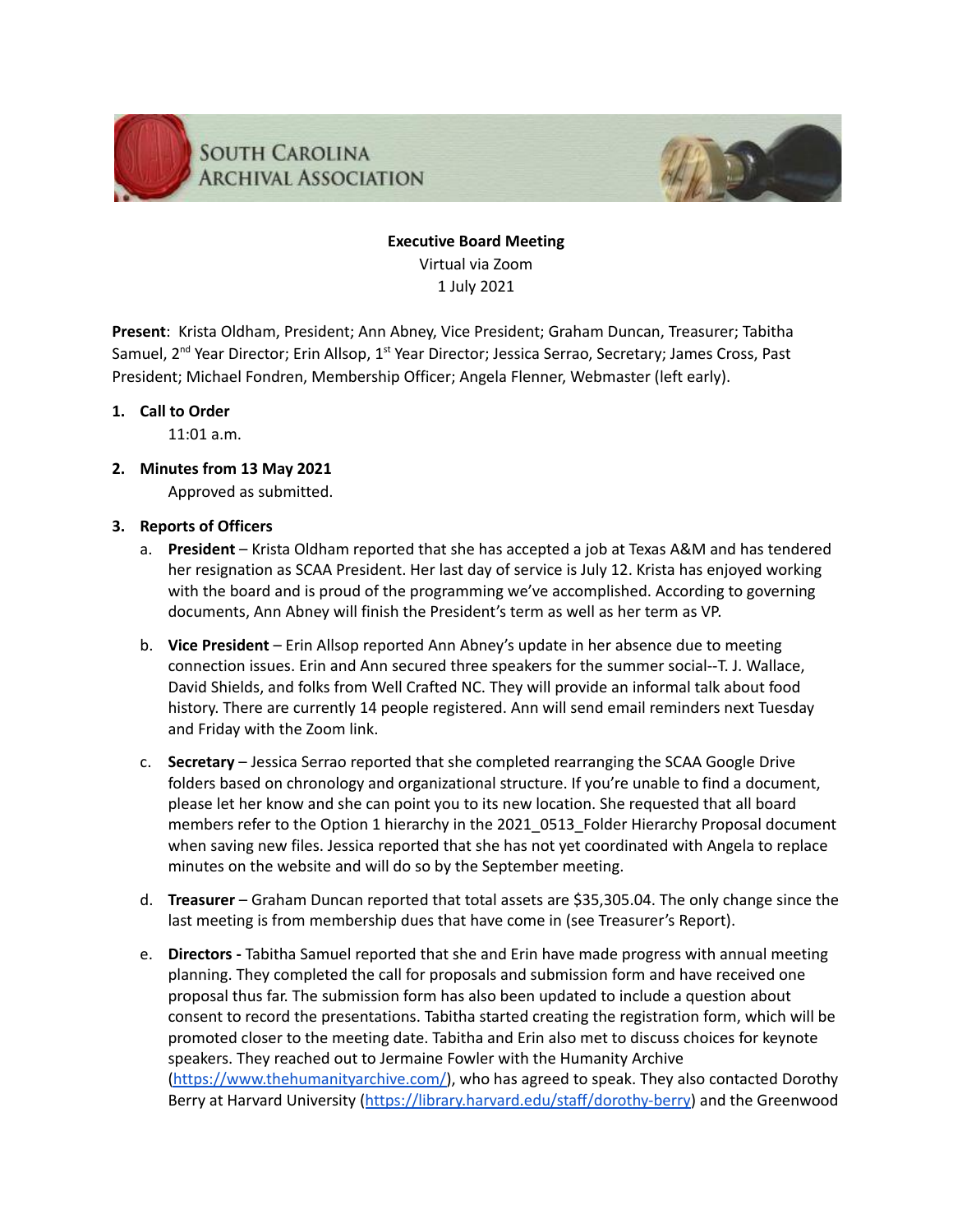Avenue project [\(https://www.facebook.com/GreenwoodAvenueVR](https://www.facebook.com/GreenwoodAvenueVR)) that used virtual reality technology and archival research to bring to life the story of Black wallstreet. They selected the keynotes to support SCAA's intentional DEI efforts and to fit with the crossroads theme.

- f. **Membership Officer** Michael Fondren reported that SCAA has about 35 active members and he contacted 33 with renewal emails. Michael is still working on compiling a list of potential university programs to contact student groups and expand student members.
- g. **Webmaster** No report at this time.
- h. **Blog Editor** Jim Cross reported that there have been four blog posts since the last meeting that have also been posted to the Facebook Page and the listserv, as well as a food history post to Facebook (see Blog Editor's Report).

#### **4. Reports of Standing Committees**

- a. **Nominating Committee** Jim Cross reported that the call for nominations to serve on the SCAA board went out on June 7. One individual has indicated a willingness to serve. They'd prefer to stand for election next year, but would be willing to this year if they are needed. Three individuals have indicated an interest to serve on their membership form. All three are from the same institution, and one of the three has primary archivist duties. Jim has not yet contacted them and expressed that it'd be valuable to have a diversity of institutions represented among the nominees. He will send out a reminder about nominations to the membership on July 12. The deadline is the end of September, but he hopes to have a slate of nominees together well before the deadline. Please continue to email Jim potential nominees (see Nominating Committee Report).
- b. **Ad-Hoc Endowments Committee** No report at this time. Graham will circulate a report on the endowment proposal via email before the annual meeting in October.
- **c. Awards Committee** No report at this time.

#### **5. Unfinished Business**

a. No unfinished business to report.

#### **6. New Business**

a. **Annual Meeting Costs (Directors)** - The board discussed what a reasonable budget will be to cover the cost of keynote speaker honoraria. Jermaine is willing to work within SCAA's budget for a speaker fee. The Directors reported that Dorothy Berry received an honorarium for previous speaking arrangements, and Greenwood Avenue does not list a fee on their Facebook page. The last annual meeting at which SCAA charged a registration fee, the cost was \$35 early bird and \$45 regular. It generated around \$1,200 and expenditures were around \$500, but this included event space and food costs. SCAA is in good financial shape, but we haven't brought in funding except membership dues. Graham recommended we get close to breaking even. To ensure the meeting is accessible to attendees that are experiencing financial hardship, the board agreed to provide a reduced rate or a sliding scale based on salary ranges. The registration announcement will explain our intentions with charging this year to value the labor of the keynote speakers. Tabitha and Erin will continue to provide updates via email.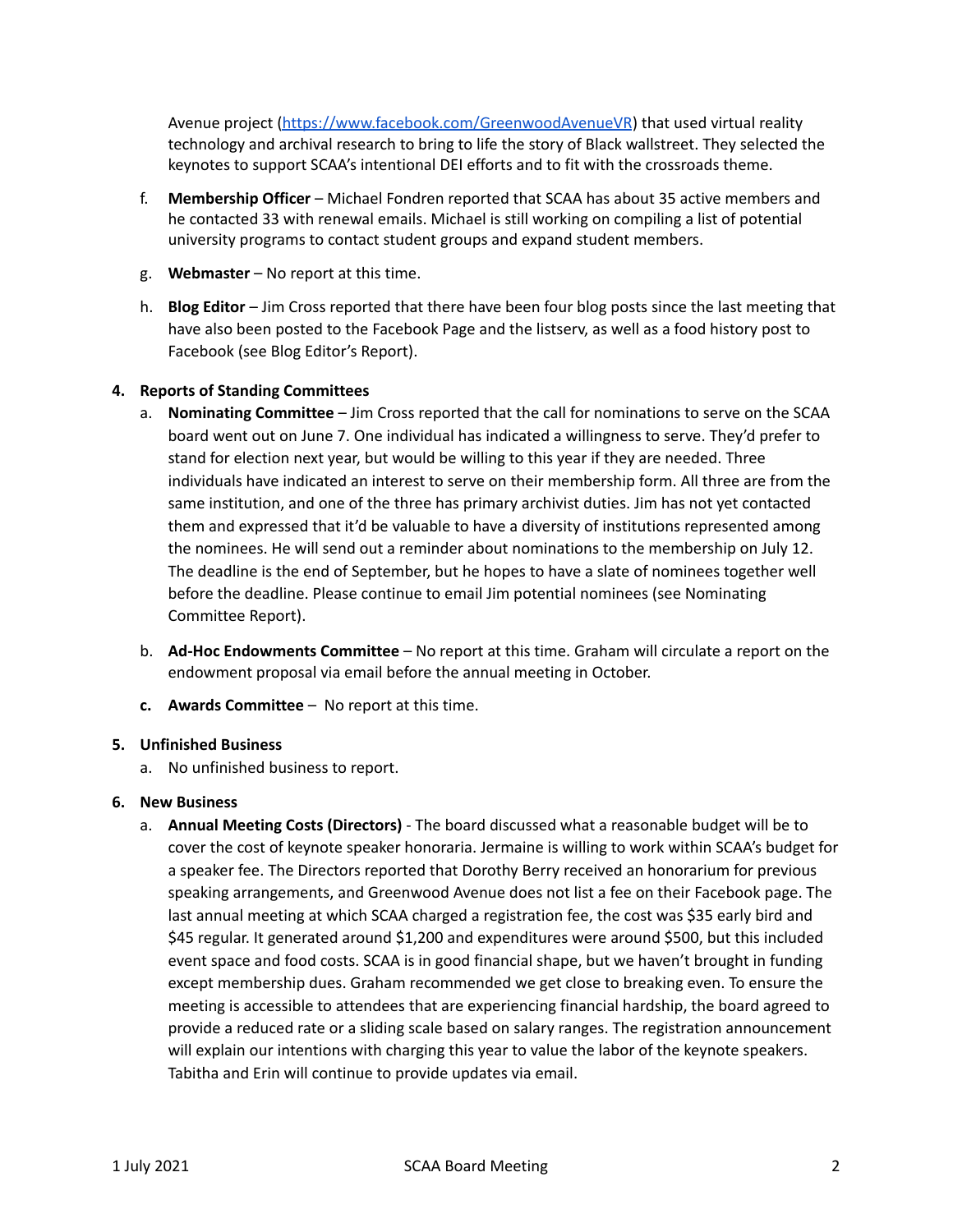#### **7. Adjourn**

11:55 a.m.

#### **8. Date for Next Meeting**

Next meeting is scheduled for September 7.

#### **9. Action Items**

All Board Members

● Send suggestions for nominees for VP/President elect, secretary, and first year director to Jim Cross via email.

Ann Abney

- Send email reminders for Summer Social with the Zoom link to join.
- Begin performing the duties of the president after Krista's departure on July 12.

Graham Duncan

● Graham will circulate a report on the endowment proposal via email before the annual meeting in October.

Jessica Serrao

● Work with Angela to resolve the issue with replacing minutes on the website.

Jim Cross

- Send out a reminder about board nominations to the membership on July 12. Angela Flenner
	- Work with Jessica to resolve the issue with replacing minutes on the website.

-Respectfully submitted by Jessica Serrao, Secretary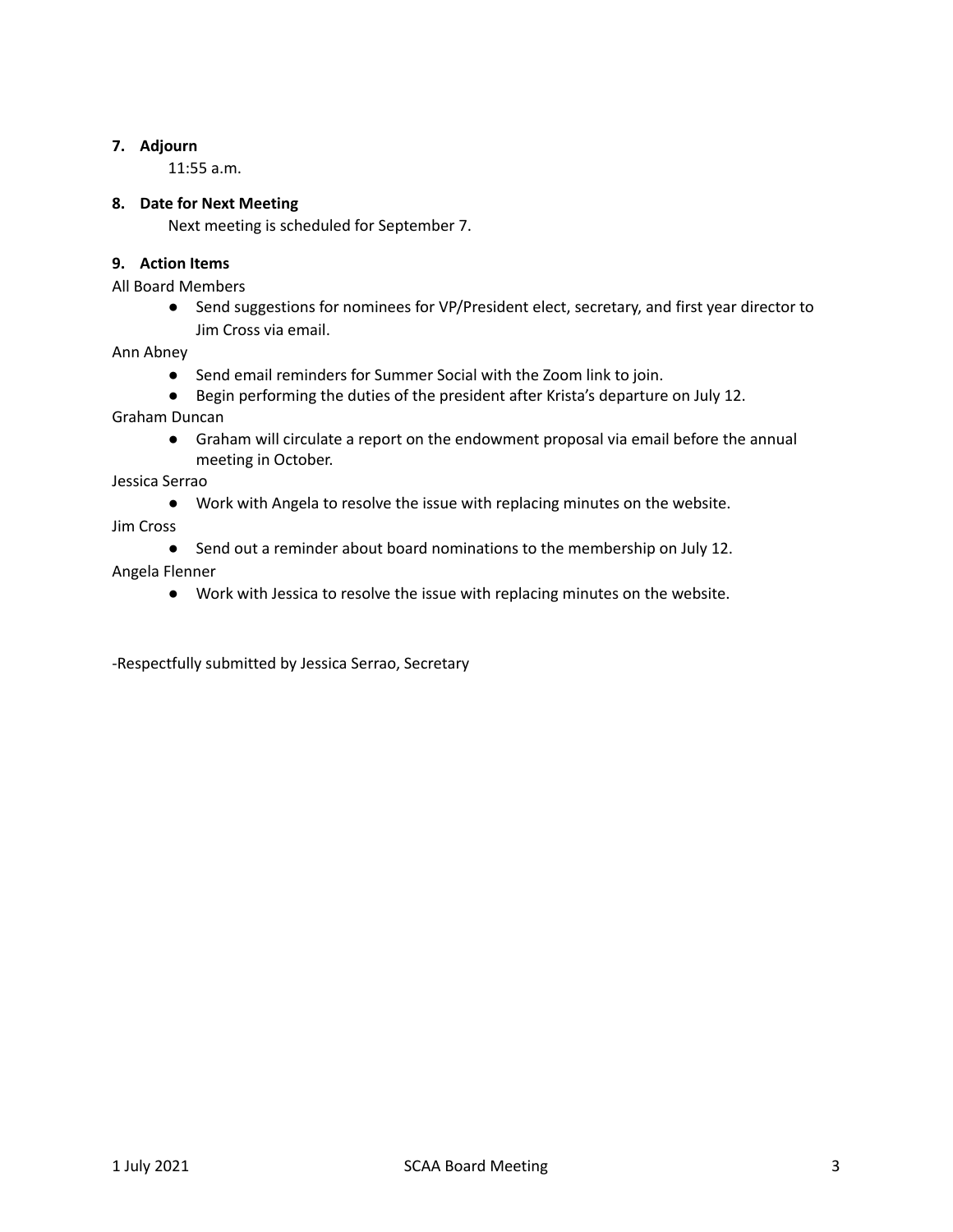



# **Treasurer's Report July 1, 2021**

CHECKING ACCOUNT: \$ 7,117.42 (Pending Balance) *\$ 7,117.42 (Available Balance)*

PAYPAL BALANCE: \$9,078.75

HART ENDOWMENT (#...80119) Total in account: \$6,850.33

Next maturity date: 11/08/2021

BB&T CERTIFICATE OF DEPOSIT (#...04268) Total in account: \$12,258.54 Next maturity date: 01/10/2021

**Total Assets: \$ 35,305.04**

INCOME FOR 2021 Membership Dues: \$290.00 Hart Endowment (#...80119): \$6.26 Certificate of Deposit (#...04268): \$22.53 Total \$318.79

EXPENSES FOR 2021 PayPal Fees: \$9.62 PO Box Fees: \$188.00 Total \$197.62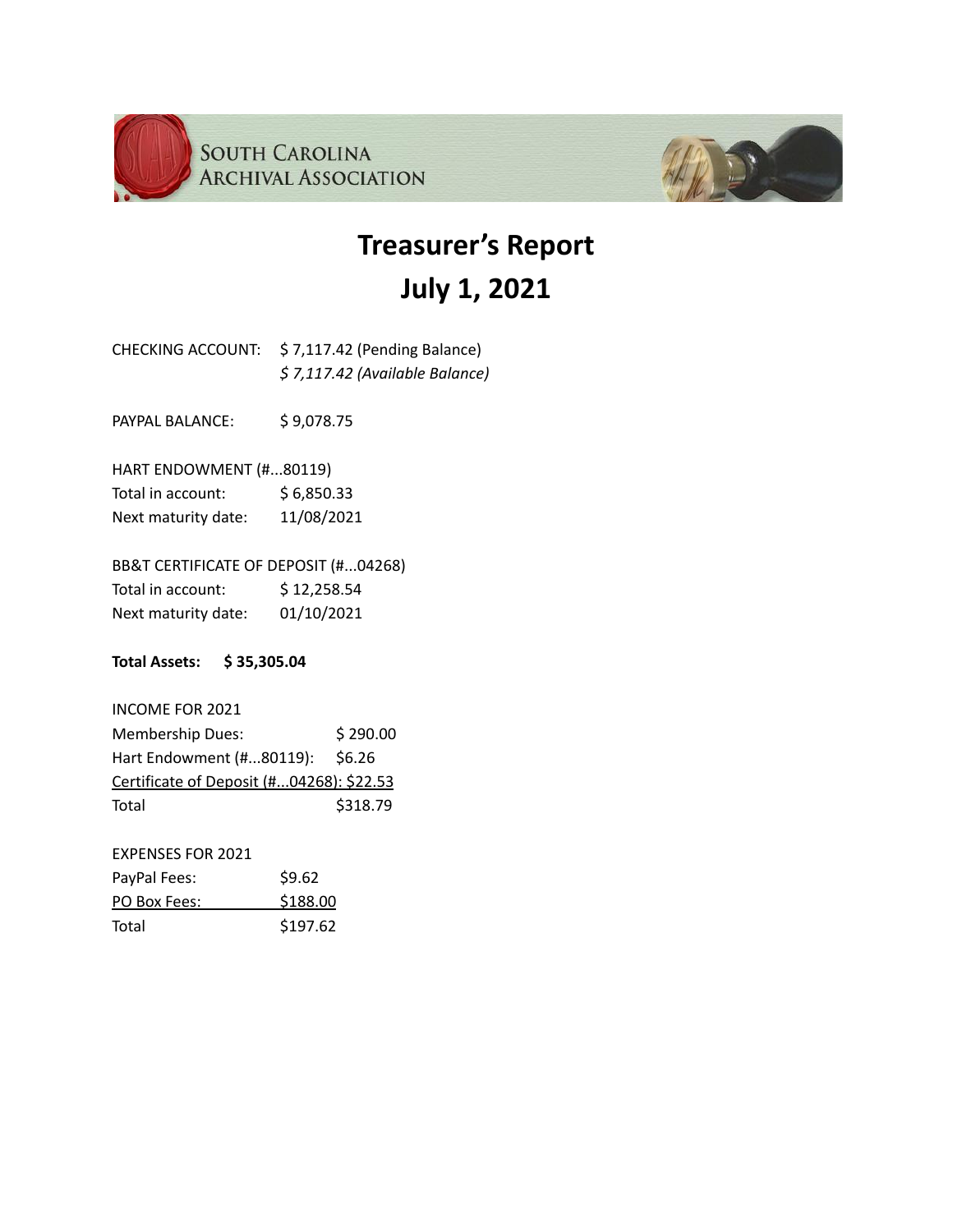

### **Blog Editor Report** 1 July 2021

Since the Board meeting on May  $13<sup>th</sup>$  a total of 4 blog posts have been posted which also went out to the SCAA Facebook page and listserv. These consisted of information about registering for the SCAA Summer Social, an archival education survey for students and new professionals participation request, and calls for nominations for SCAA election and for SCAA Annual Meeting session proposals. A link to North and South Carolina food and beverage history was also posted on the Facebook page.

James Cross Blog Editor